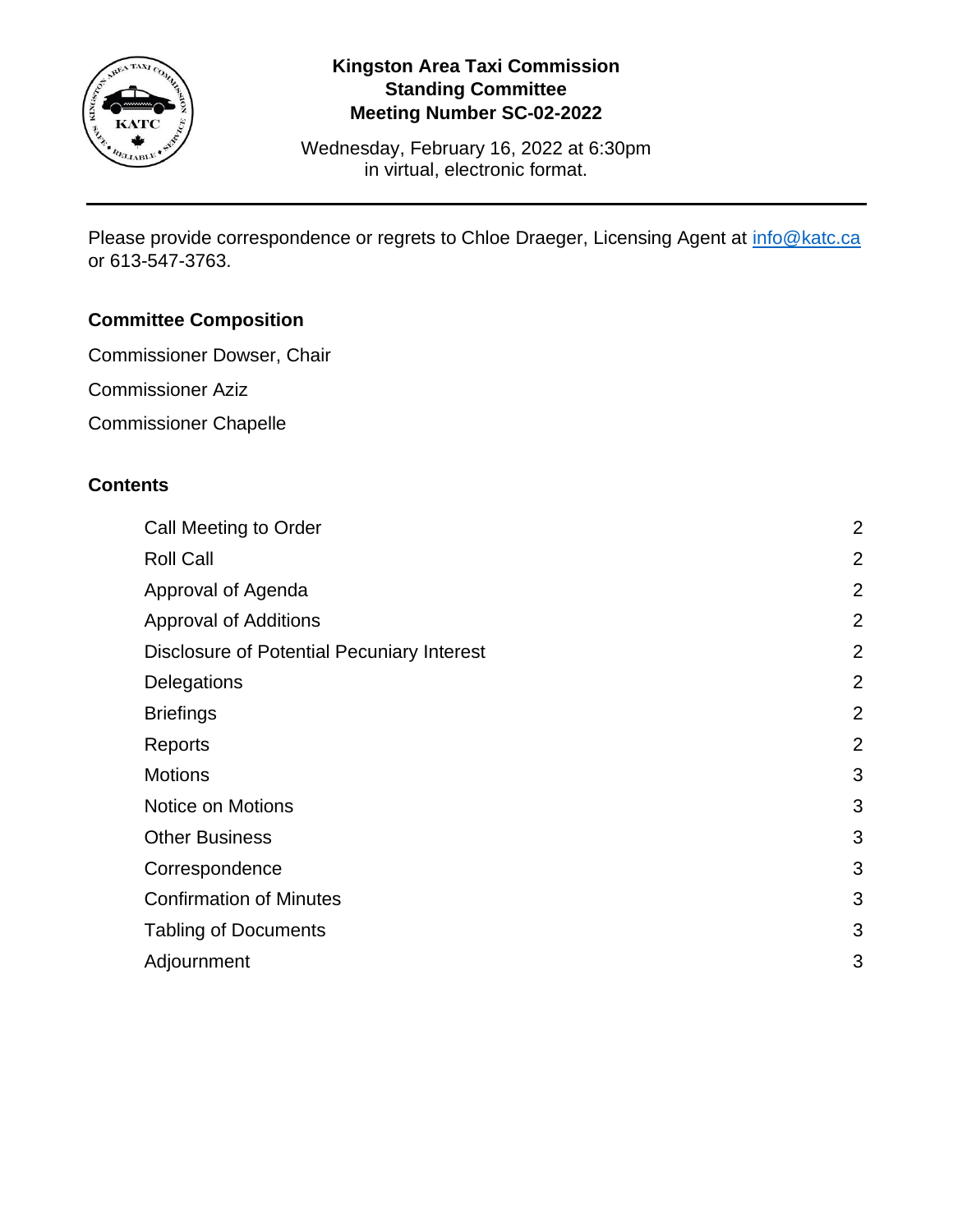

# **Kingston Area Taxi Commission Standing Committee Meeting Number SC-02-2022**

Wednesday, February 16, 2022

**\_\_\_\_\_\_\_\_\_\_\_\_\_\_\_\_\_\_\_\_\_\_\_\_\_\_\_\_\_\_\_\_\_\_\_\_\_\_\_\_\_\_\_\_\_\_\_\_\_\_\_\_\_\_\_\_\_\_\_\_\_\_\_\_\_\_\_\_\_\_\_\_\_\_**

Page **2** of **3**

<span id="page-1-0"></span>**Call Meeting to Order**

<span id="page-1-1"></span>**Roll Call**

<span id="page-1-2"></span>**Approval of Agenda**

<span id="page-1-3"></span>**Approval of Additions**

<span id="page-1-4"></span>**Disclosure of Potential Pecuniary Interest**

<span id="page-1-5"></span>**Delegations**

<span id="page-1-6"></span>**Briefings**

<span id="page-1-7"></span>**Reports**

**Report Number 02: Received from the Chairman, Commissioner Dowser (Recommend)**

Report Number 02

To all members of the Standing Committee:

The Chairman reports and recommends as follows:

**That** the Commission consent to the approval of the following items:

#### **1. Driver ID Card.**

**That** the Standing Committee consent to the New Driver ID Design, attached as Exhibit A to Report Number SC-22-004.

**That** the Standing Committee consent to the Driver ID Holder.

**That** the Standing Committee consent to the budgeted production expense.

**That** the Standing Committee submit these items as one motion to the Commission for approval during the March 9, 2022, General Meeting of the Commission.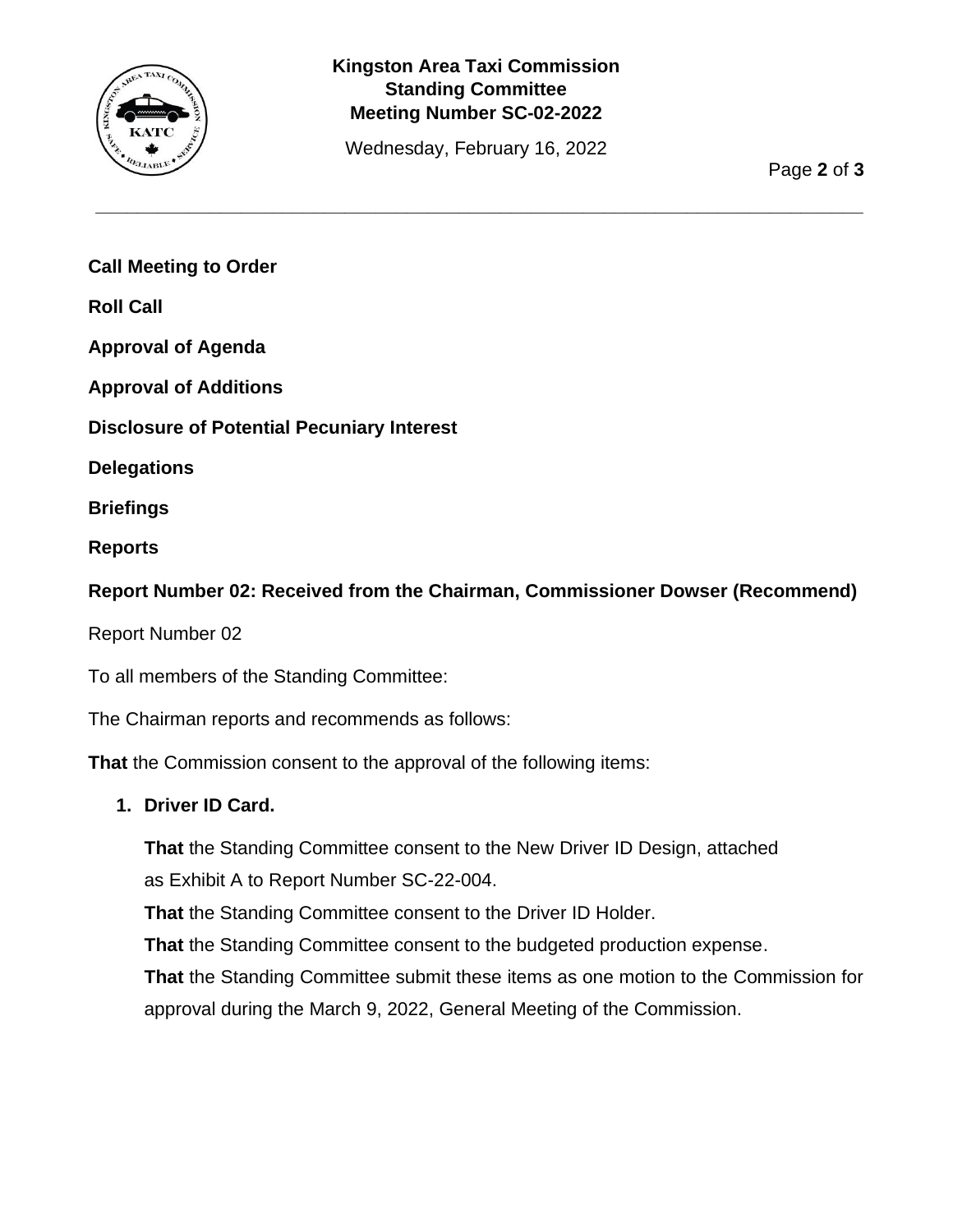

# **Kingston Area Taxi Commission Standing Committee Meeting Number SC-02-2022**

Wednesday, February 16, 2022

**\_\_\_\_\_\_\_\_\_\_\_\_\_\_\_\_\_\_\_\_\_\_\_\_\_\_\_\_\_\_\_\_\_\_\_\_\_\_\_\_\_\_\_\_\_\_\_\_\_\_\_\_\_\_\_\_\_\_\_\_\_\_\_\_\_\_\_\_\_\_\_\_\_\_**

Page **3** of **3**

<span id="page-2-0"></span>**Motions**

<span id="page-2-1"></span>**Notice on Motions**

<span id="page-2-2"></span>**Other Business**

<span id="page-2-3"></span>**Correspondence**

### <span id="page-2-4"></span>**Confirmation of Minutes**

**That** the Minutes of the Standing Committee Meeting Number SC-01-2022, held Wednesday February 2, 2022, be confirmed.

(Distributed to all Members of the Committee on February 14, 2022)

### <span id="page-2-5"></span>**Tabling of Documents**

<span id="page-2-6"></span>**Adjournment**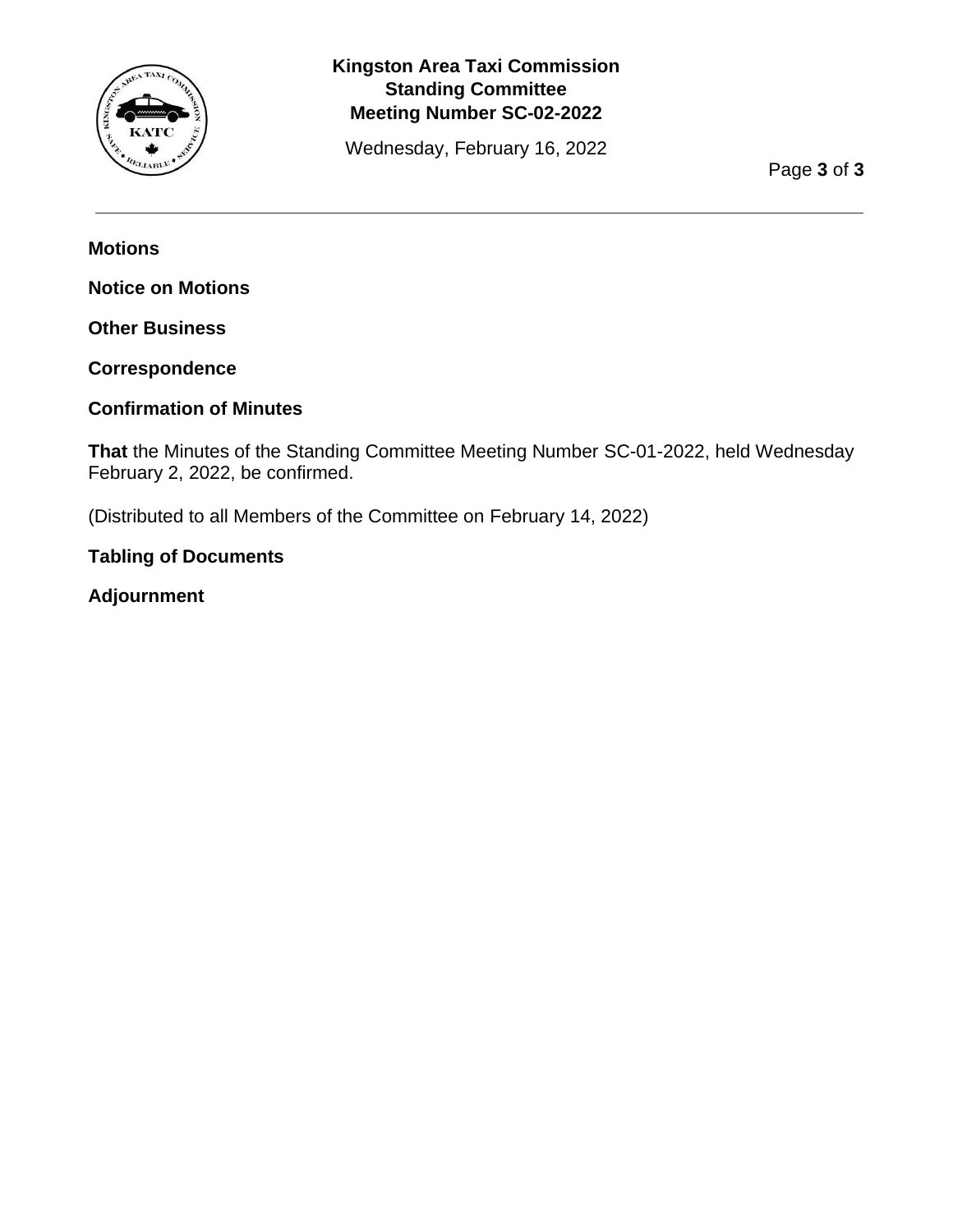

| To:                    | Members of the Standing Committee                            |
|------------------------|--------------------------------------------------------------|
| From:                  | Commissioner Dowser, Chairman, Kingston Area Taxi Commission |
| <b>Resource Staff:</b> | ΝA                                                           |
| Date of Meeting:       | <b>February 16, 2022</b>                                     |
| Subject:               | Driver ID Cards                                              |

### **Commission Strategic Plan Alignment:**

Theme: Safe and Reliable Service

Goal: See above

### **Executive Summary:**

The purpose of this report is to provide a brief history regarding Driver ID cards that are to be displayed in a Taxicab, and the costs associated with production and purchases.

Since presented, this Motion has been deferred and returned several times for further debate and amendments through correspondence. It is now recommended to modify the design to provide a better visual representation while prominently displaying important information about the individual operating the Taxicab to patrons.

A supplier has been sourced for a continued supply of Driver ID Holders, thus satisfying this requirement.

#### **History:**

- Motion was presented by Commissioner Dowser in March 2021, introducing the necessity of Driver ID Cards visible in a Taxicab.
	- o Upon review and discussion, changes were requested including what information was to be displayed.
	- o The Commission requested correspondence from the Industry.
- Motion was returned during the May 2021 General Meeting of the Commission.
	- $\circ$  Commissioner Dowser presented the amended Driver ID Card design after receiving correspondence.
	- $\circ$  The Commission and Industry representatives discussed at great length, and it was moved that further deliberation and potential additional amendments be made to the Driver ID Card design.
	- o The Commission moved to return this Motion including any potential changes and was to be voted upon during the June 2021 General Meeting of the Commission.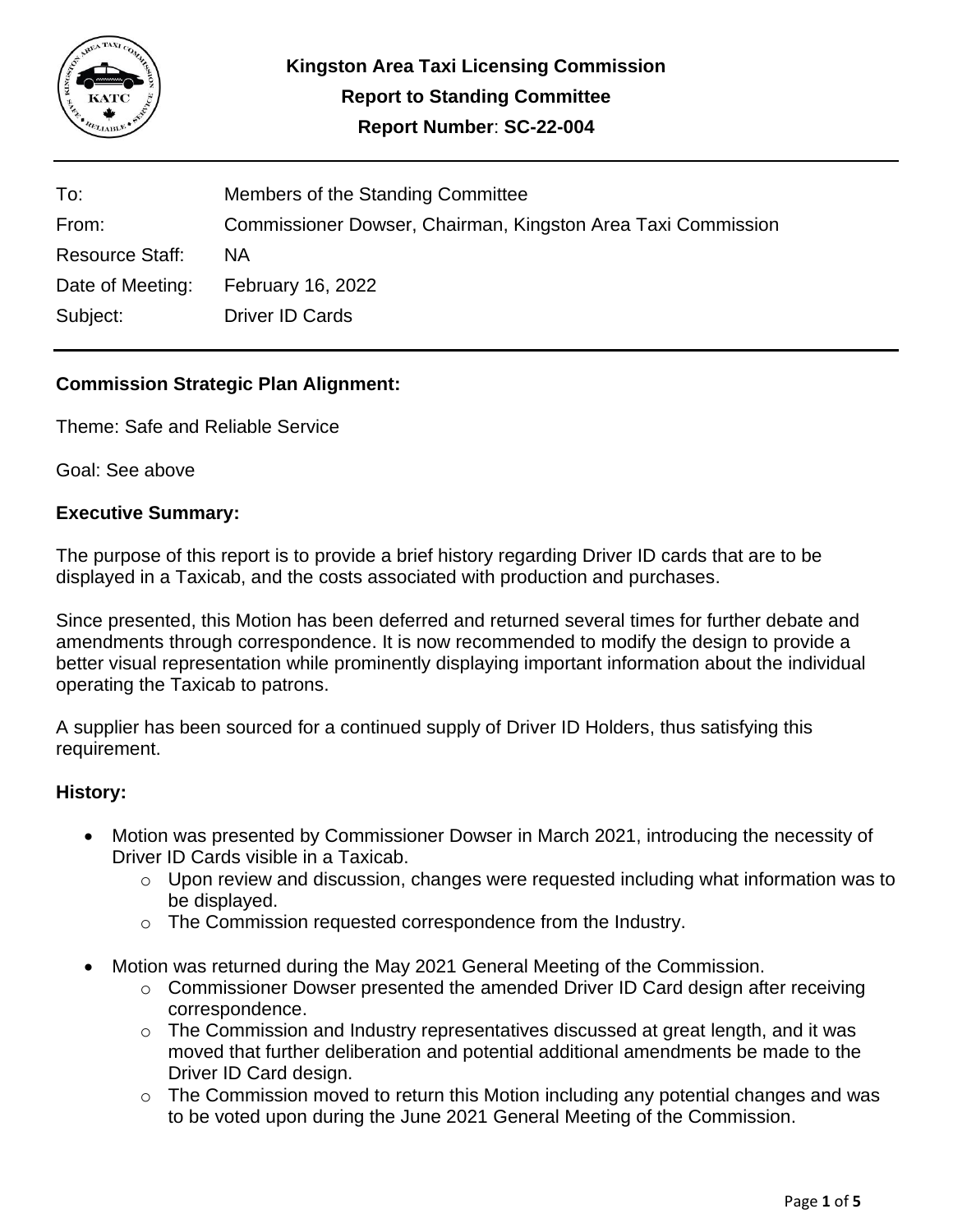

- Motion was returned during the June 2021 General Meeting of the Commission.
	- $\circ$  The Commission moved to defer to August 2021 to allow further discussion and correspondence from members and Industry.
- Motion was returned during the August 2021 General Meeting of the Commission.
	- o The Commission moved that the Driver ID Card design be amended to include Commission logos and phone numbers.
	- o The Commission moved that the Taxi Inspector is to research holders for the Driver ID Cards.
	- o The Commission moved to return this Motion during the September 2021 General Meeting of the Commission.
- Motion was returned during the September 2021 General Meeting of the Commission.
	- $\circ$  Commissioner Dowser presented the additional amendments of the Driver ID Card design.
	- o The Commission through majority consensus will approve the Driver ID Card design.
	- o The Commission moved that the Taxi Inspector was to research holders for the Driver ID Cards.
	- o Costs to be determined.

# **Driver ID Card:**

Size 5" x 7" Cardstock. Full Colour. Laminated.

### **Driver ID Holder:**

Size 5" x 7" 8 mil Vinyl Pouch. Non-Rip Seams. Adhesive Backing.

### **Costs:**

Below is a listing of costs associated with production of Driver ID Cards and the purchasing of Driver ID Card holders.

Driver ID Cards: \$1.19 each (approx.) Driver ID Holder: \$1.10 each (\$55/case of 50)

Total: \$2.29

It is recommended that the Commission cover all costs of production as detailed, requesting a budgeted expense not to exceed \$2000:

Total number of registered Taxi Drivers and Taxi Owners: 405 x \$2.29 = \$922.87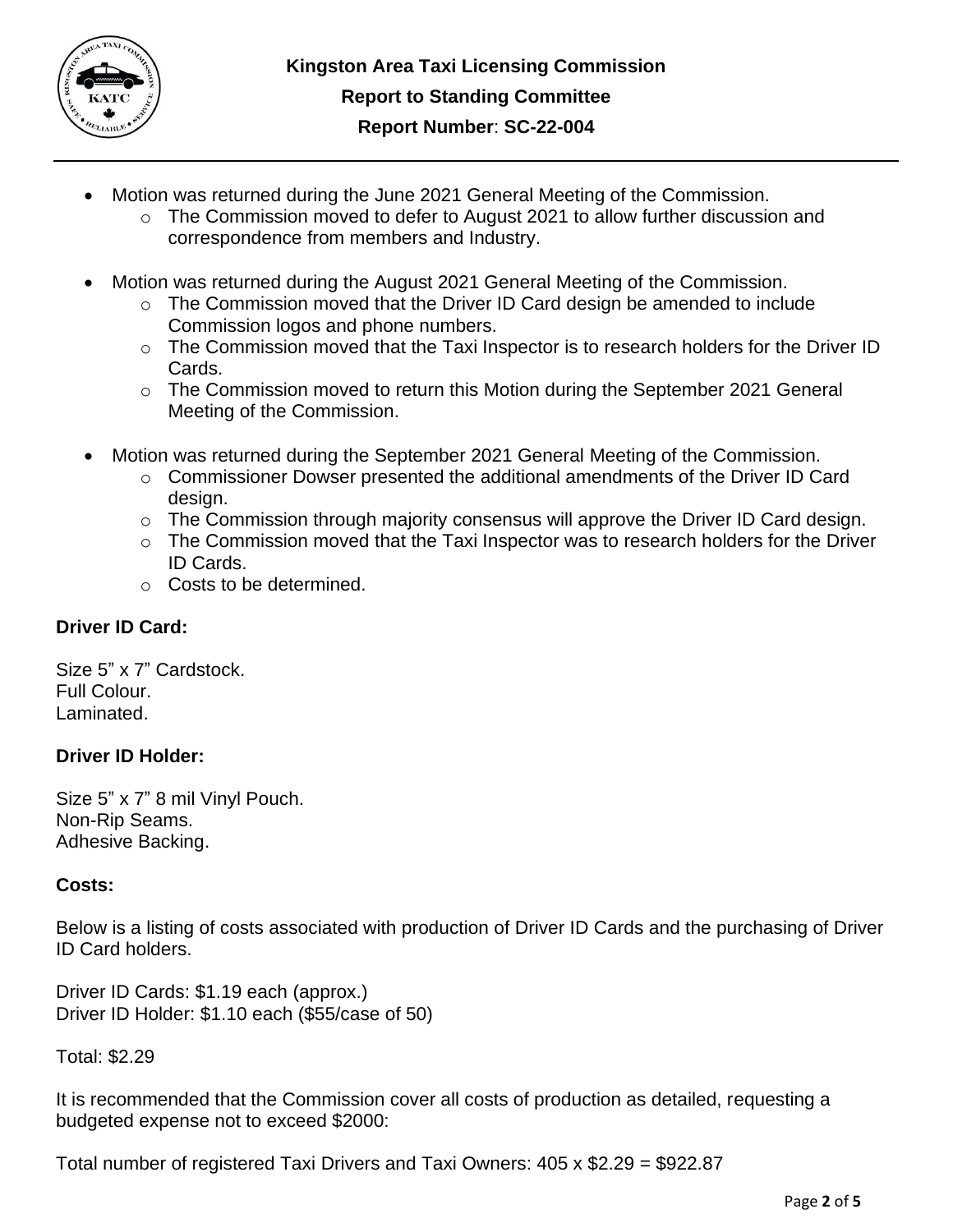

### **Recommendation:**

**That** the Standing Committee consent to the New Driver ID Design, attached as Exhibit A to Report Number SC-22-004.

**That** the Standing Committee consent to the Driver ID Holder.

**That** the Standing Committee consent to the budgeted production expense.

**That** the Standing Committee submit these items as one motion to the Commission for approval during the March 9, 2022, General Meeting of the Commission.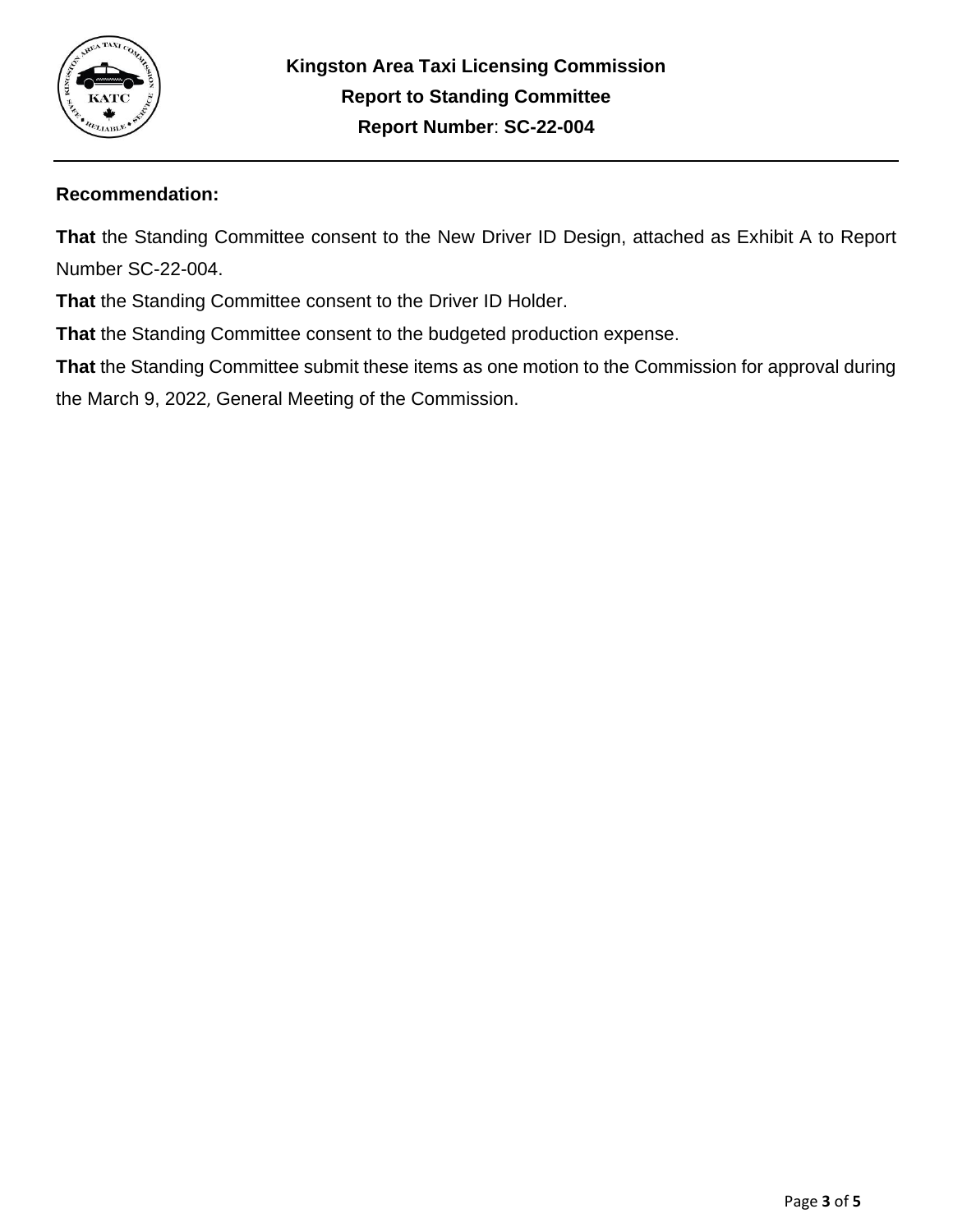

**Kingston Area Taxi Licensing Commission Report to Standing Committee Report Number**: **SC-22-004**

### **Exhibit A to Report Number SC-22-004**

## **New Driver ID Owner design:**



**KINGSTON AREA TAXI COMMISSION** 12-1201 Division Street Kingston, Ontario, K7K 6X4 Tel: 613-547-3763

**Taxicab Owner** John **Badge: 9999** Expiry: Mar. 2023

> The bearer of this identification card as pictured is a duely licensed and registered individual by the Kingston Area Taxi Commission (KATC) and is herby authorised to operate a Taxicab in Kingston and Loyalist Township.